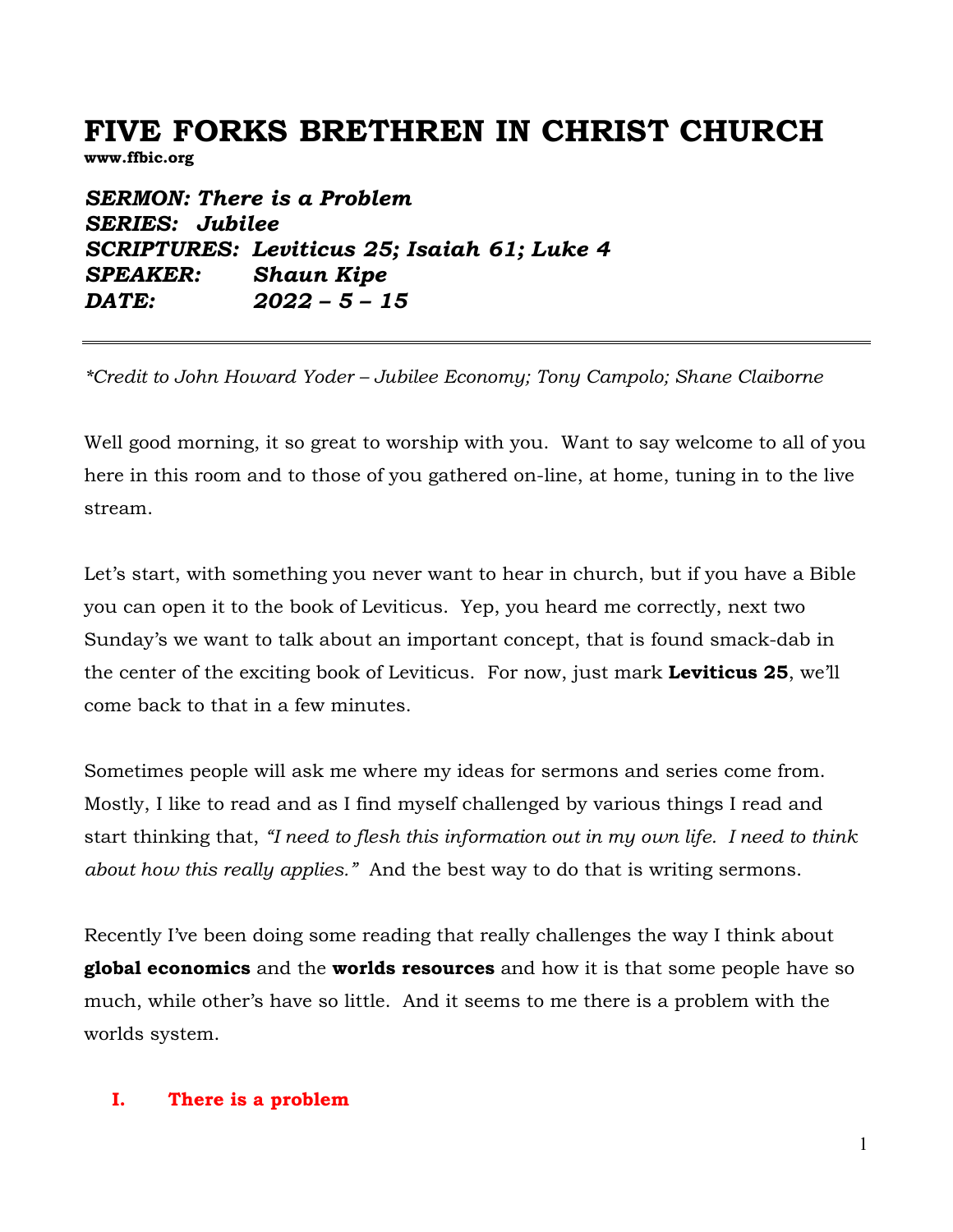Most economists agree that there are enough resources in our world to meet everyone's needs. There is enough food that no one should starve and enough water, clothing, natural resources etc.

But it turns out that **20% of the world's population controls 80% of the world's resources**. Which means that **80% of the world's population is then left sharing the remaining 20%** of the worlds resources. And I realize sometimes statistics are easy to gloss over, just numbers.

So I want to do a little visual illustration this morning. And want to a little bit of time to do this, because I want to help set the scene for this mini-two-week sermon series and to help you a visualize this problem. I have asked 10 volunteers to join me on the stage.

- I want the 2 of you to stand over here.
- I want the 8 of you to stand over here.

These 10 folks represent the world's population. What a good-looking world we live in. And I brought with me today some of the worlds most important resources (10 bottles of water; Toilet paper; Bread; Pillow; Toothbrush; Toys; blankets; money; etc.)

Now, I want you to look at what you see on the stage…in an incredibly simplistic way, this represents the current state of our world. First of all, does anybody else have any problem with what you see on the stage?

I want you to look at this for a moment and just allow me to ask the questions that I have personally been wrestling with. And I understand that how we answer the questions I'm about to ask are extremely complicated and impacted by all kinds of factors. But for me the complicated nature of this has simply become an excuse to remain ignorant rather than taking action to do something about it.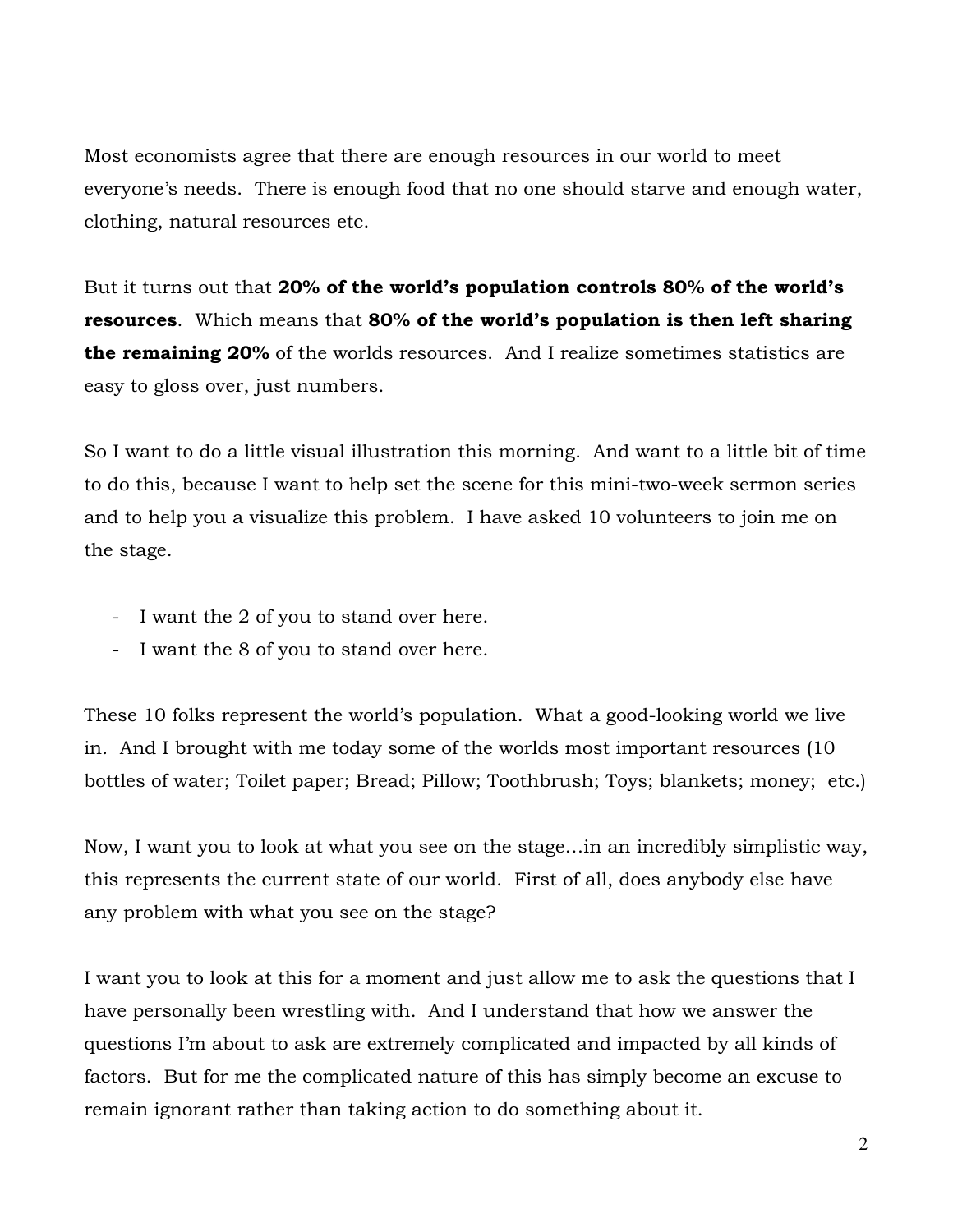Have you considered that when we use more resources than we need to, other's are left without?

Are you aware of how the costs/prices we pay for goods and resources, effects the conditions of workers around the globe?

Have you ever considered the working conditions of the people who make the clothes that we purchase?

Have you considered how the coffee you drink every morning gets to you?

How does the energy I use in my home and we use in our community/nation, impact our physical environment?

Is it ok for me to take 20 minute showers when some people don't have clean drinking water?

Is the world's system of economics and distribution of resources so complicated we can't fix this? Is this "just the way it is?"

Do you think that God cares about this?

Should Christians challenge the systems of the world when they lead to this? How do we do anything about this as individuals and as a church? How can our "small efforts" make any difference in a world that is so big?

### **How would you go about fixing what you see on the stage?**

### **\*You all can be seated.\***

It's funny, I was thinking that if the children were still up here, I think they would look at this with their innocent little eyes and hearts and they would probably say, *"This isn't that complicated, the answer is very easy…the 2 should just share what they have with the 8?"* Is it because of things like this that Jesus said, "Unless you become like little children you cannot enter the Kingdom?"

John the Baptist said it very plainly one time… he said, **"the one with two tunics should share with the one who doesn't have"**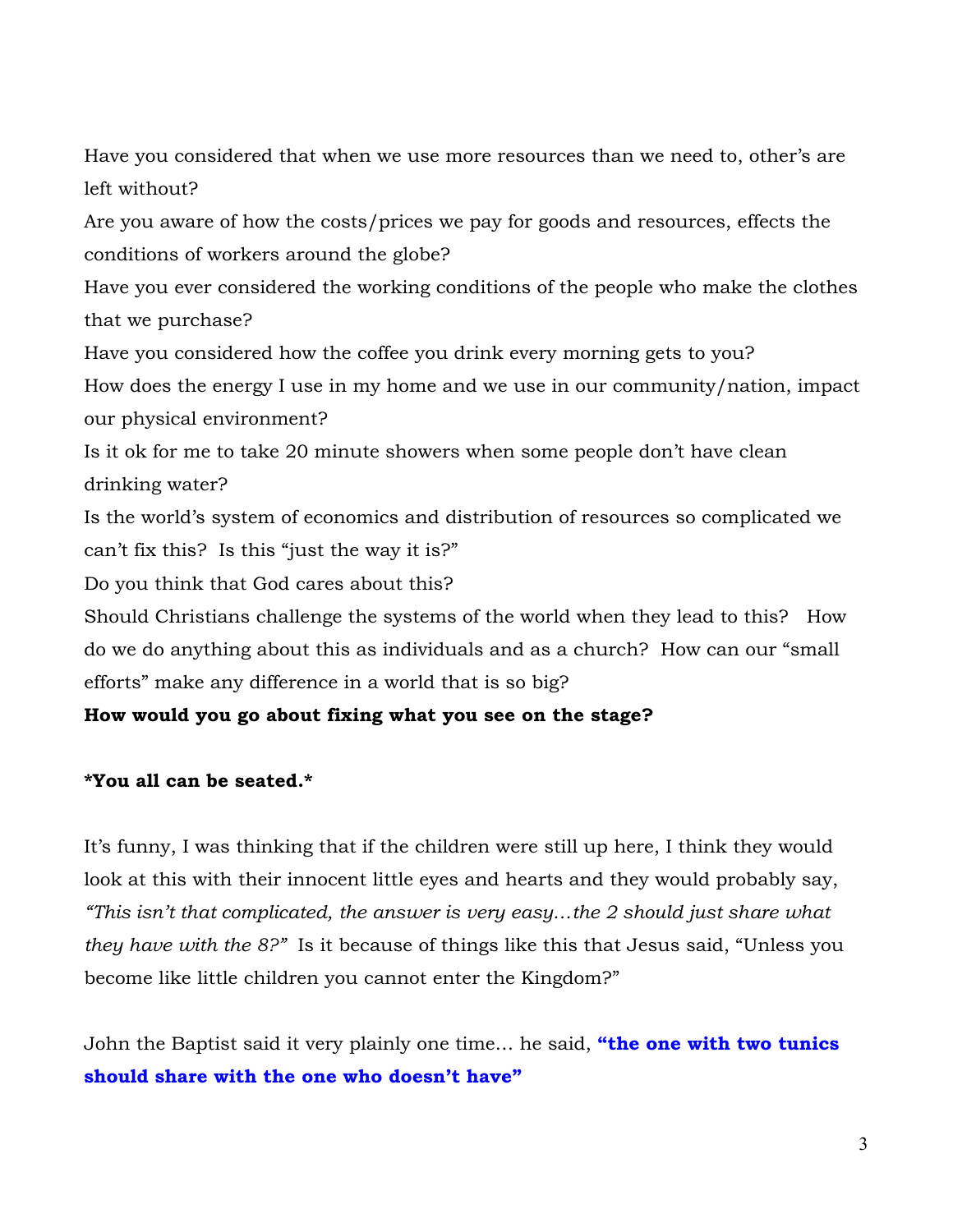Jesus was pretty plain about this also, he said "don't store up treasure on earth…" He even told a parable about a rich man who began to acquire huge amounts of wealth and he said, "I have nowhere to store my wealth." So tore down his barns and built bigger ones to store his surplus. All the while, the world around him starved.

That's where this sermon series comes from. I need your help. I don't want let myself off the hook. I want to be obedient in following Jesus, even if it makes me uncomfortable. I want to know my/our responsibility in a world like this. I'll really be interested to see where our conversation goes in the sermon lab the next two weeks.

But there is a problem, even if we aren't aware of it. Even if we have sheltered ourselves from it. Even if we disagree on what the solution to the problem is.

What does all of this have to do with the book of **Leviticus**?

Just as context, Leviticus is the third book in your Bible and it is basically comprised of the Jewish Law system. God rescued his people from slavery in Egypt in the book of Exodus. And in Leviticus, he gives them laws that will set them apart from other nations, in the way they live their lives…compared to the world and the empires and the world systems around them. God said, *"you are going to live differently. You're going to treat workers differently, you're going to treat women differently, you're going treat the land differently, you're going to treat foreigners differently, cause you're a different kind of people."* And right in the center of the book of Leviticus, describing the distinctive nature of God's community, is one of the key passages about economics for God's people.

A fascinating, challenging, perplexing and yet exhilarating concept called…**Jubilee (Sermon Series Graphic)**.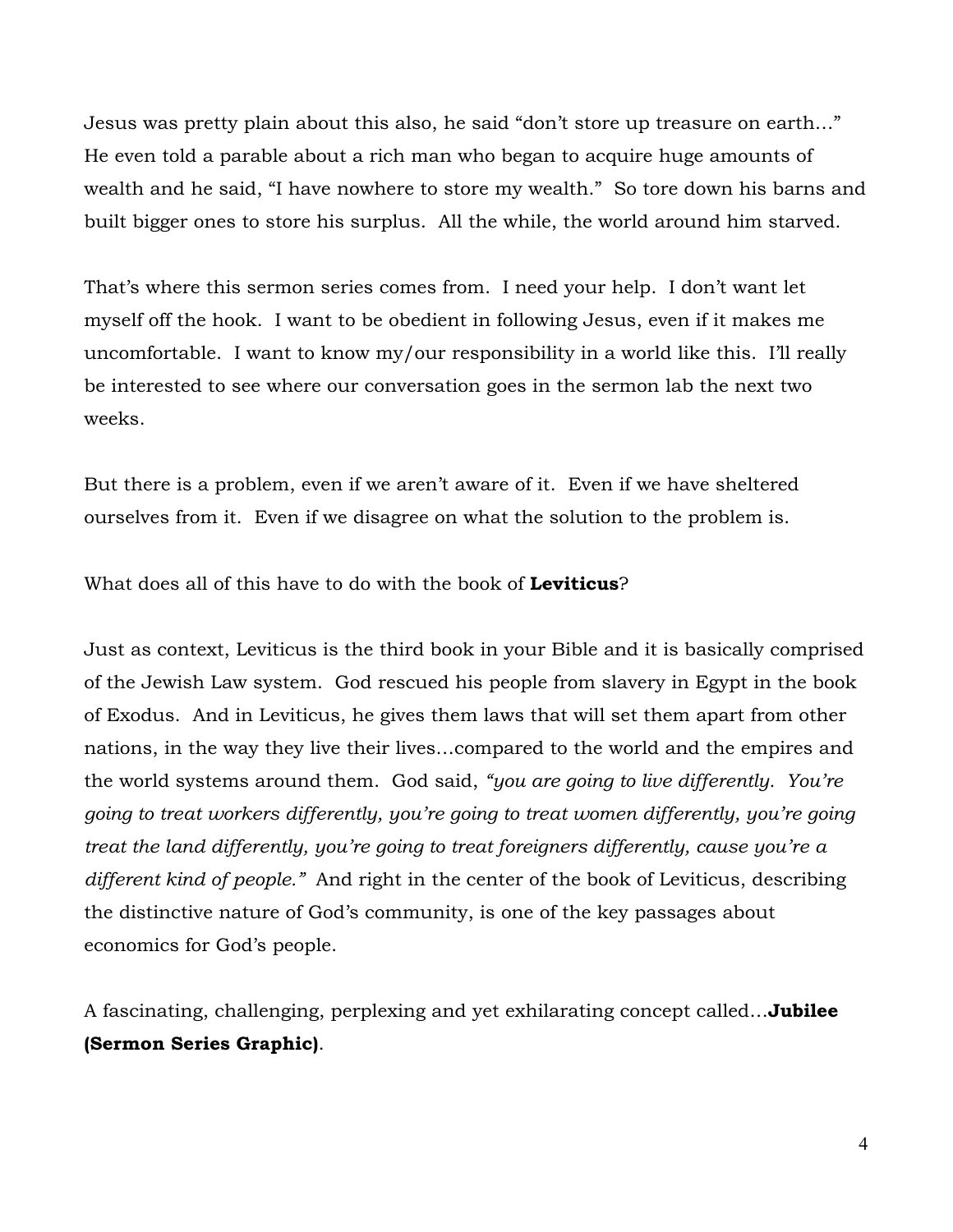You may have heard this word before. Around July 4th Waynesboro has a "Jubilee" celebration down town. Most people don't realize this is a Bible word. God's idea and really neat one.

So for the next two weeks we want to learn a little bit about Jubilee…what it was, why it matters and how it still applies in our lives today.

Let's start with…

### **II. What exactly is Jubilee?**

**Leviticus 25:8-10** - **<sup>8</sup> "'Count off seven sabbath years—seven times seven years so that the seven sabbath years amount to a period of forty-nine years. <sup>9</sup> Then…10Consecrate the fiftieth year and proclaim liberty throughout the land to all its inhabitants. It shall be a jubilee for you;** 

So Jubilee year was to happen every 50<sup>th</sup> year for God's people and was a proclamation of liberty. A time of freedom…and we hear that word and we think, *"Oh yes, that's great, liberty, freedom…good American values. I like this Jubilee thing."*

This verse (Leviticus 25:10) in fact is inscribed on the **Liberty Bell in Philadelphia** (**PIC**).

BUT, BUT this is how we can so easily misinterpret or take things out of context…take a Bible verse and use it to support our cultural lifestyles. Because Leviticus 25:10 is in the context of the Hebrew Jubilee…and we do not apply liberty in the way it is described here in Leviticus. This is not the kind of liberty we are used to thinking about. You would not run for governor or state office using God's economic Jubilee plan.

Ready…let me highlight the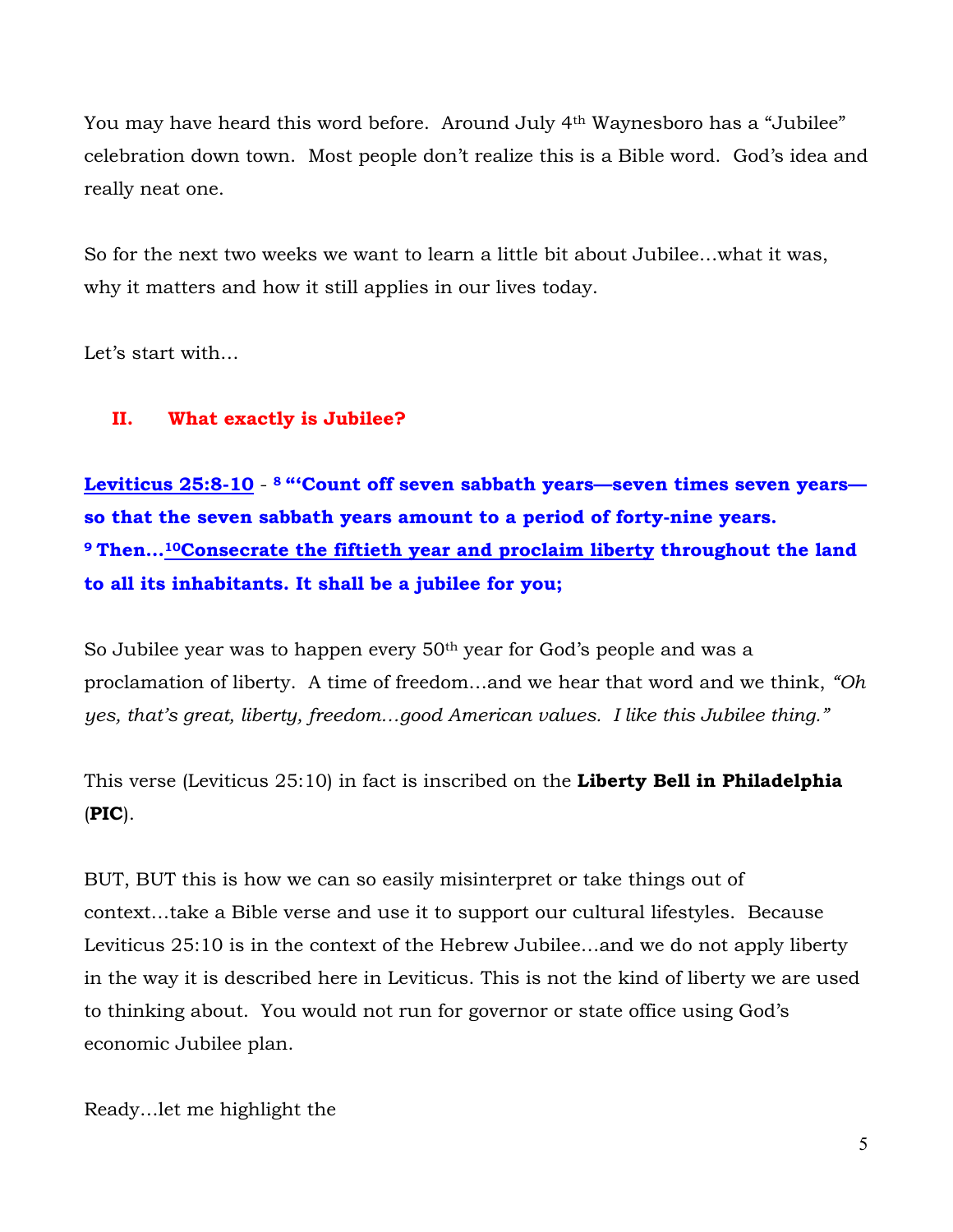#### **A. Four key aspects of Jubilee:**

#### **…proclaim liberty throughout the land to all its inhabitants.**

Not completely fleshed out here, but this liberty throughout the land, kind of meant two things specifically for the Jews. This meant that all slaves in Israel were to go free. **1. Free all the slaves.** And **2. cancel all monetary debts**.

## **…do not sow and do not reap what grows of itself or harvest the untended vines. 12 For it is a jubilee…eat only what is taken directly from the fields.**

Means do not farm your land during the Jubilee year. **3. Allow your land to rest** and experience relief.

And then finally,

#### **<sup>13</sup> "'In this Year of Jubilee everyone is to return to their own property.**

The idea here is **4. give back all land,** that had been bought or sold during this 50 year period, **to the original owner**.

So there are these four primary aspects of Jubilee:

- Free slaves, cancel debts, rest the land, and return property.

I told you a fascinating, challenging, perplexing concept.

Why? Well, Jubilee is a realization that the worlds economy is messed up because humans are sinful and greedy and selfish. And will lead to all kinds of inequality and separation. The rich will get richer, while the poor get poorer. Humans will enslave and indebt other humans. And so in Jubilee God creates a way to systemically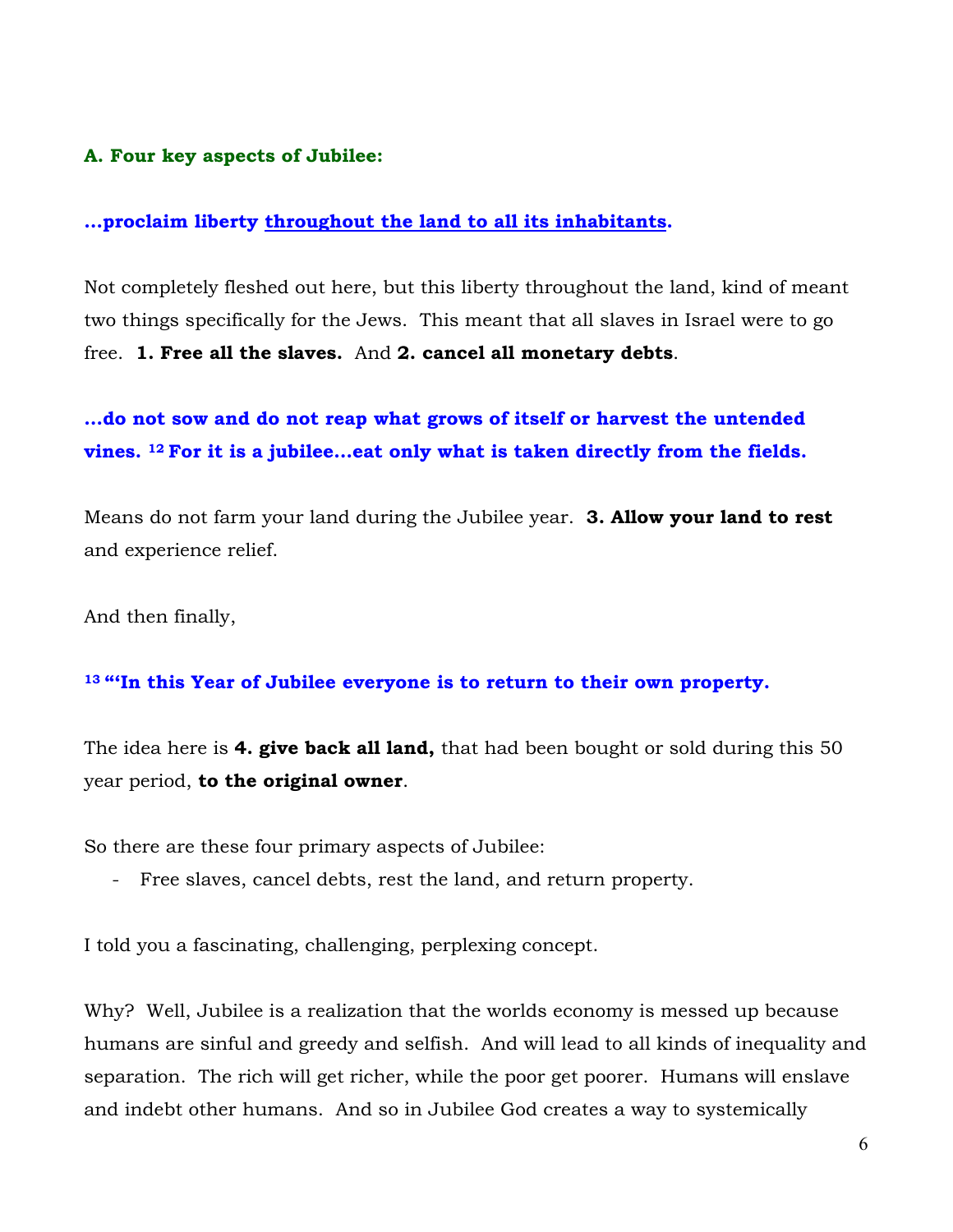interrupt human greed. It was a way to level the playing field. To re-distribute resources and make sure everyone gets a fair shot.

Now, some of you may know this…but most

**B. Scholars don't believe the Jubilee was ever practiced** by the Jews, at least not fully. Did you know that? Moses commanded it and it's in their sacred Law, but they never fully put it into practice.

In fact, there's a somewhat humorous passage in the book of Jeremiah, hundreds of years later, about this…

## **Jeremiah 34:8-11 - <sup>8</sup> The word came to Jeremiah from the LORD after King Zedekiah had made a covenant with all the people in Jerusalem to proclaim freedom for the slaves.**

Kind of like, in a moment of inspiration the Jews say, *"Hey we know this Jubilee law about freeing slaves is in here and we aren't being faithful to this law. Let's actually do it."* 

**<sup>9</sup> Everyone was to free their Hebrew slaves, both male and female... 10 So all the officials and people who entered into this covenant agreed that they would free their male and female slaves and no longer hold them in bondage. They agreed, and set them free.**

Wow, that's just great isn't it? Finally following the Jubilee. A change of heart. Radical commitment and transformation to God's law. But then look at the very next verse. Verse 11.

**<sup>11</sup> But afterward they changed their minds and took back the slaves they had freed and enslaved them again.**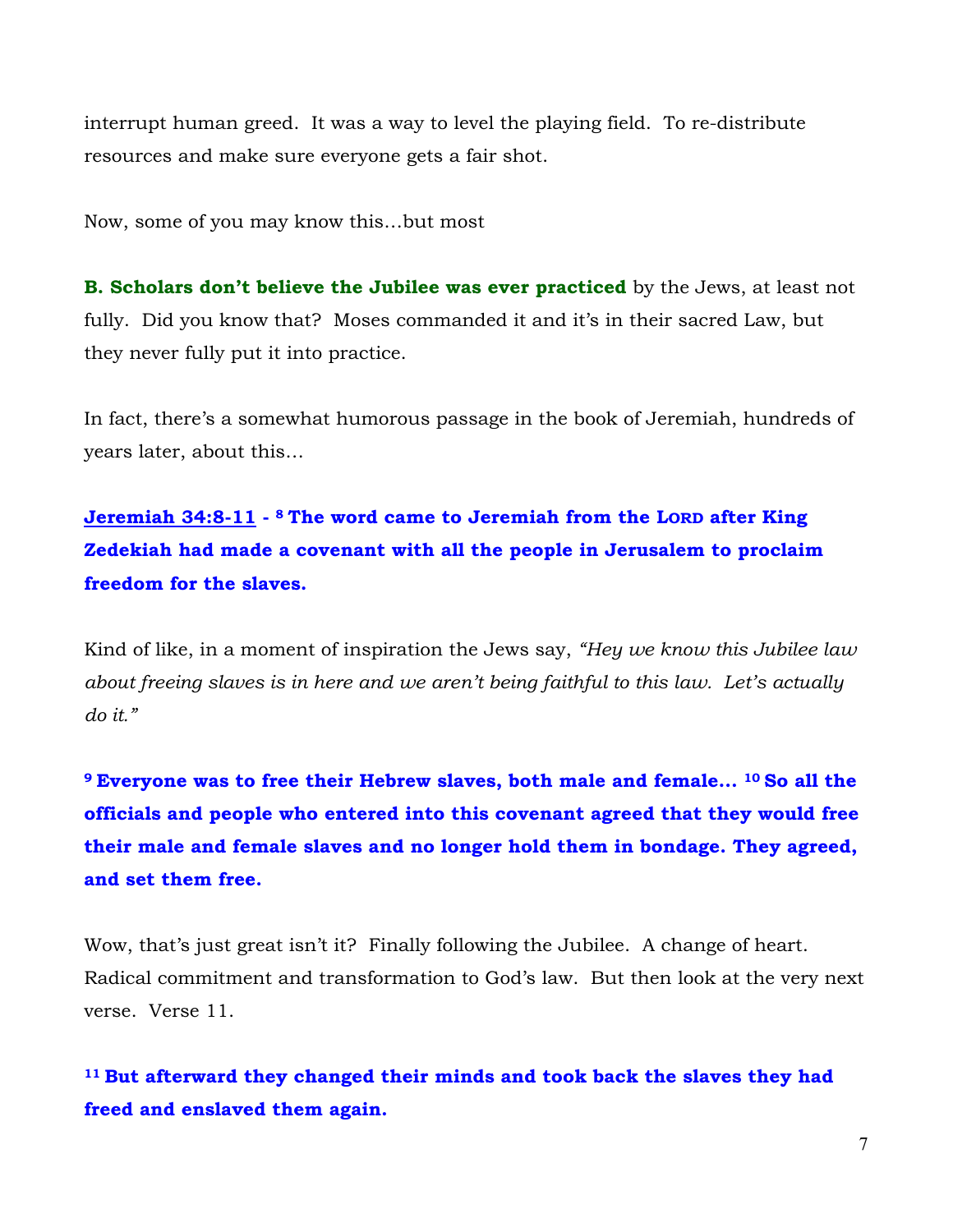They began to wonder, *"If we free the slaves, that's our labor force. They sustain these comfortable life-styles we want to have. This really complicates our lives and our economy. Do we really want to do that?"*

It turns out they were much like many of us today. They probably looked at Jubilee economics and thought, *"That'll never work. Not in the real world. Too many flaws. Too much grace and generosity. Too many people will cheat the system. We'll lose our comfort and our way of life. Maybe we can find a way to explain away the call of the Jubilee."*

By the way, can I just tell you, it doesn't matter what system you have in place, people are sinful and greedy and selfish and will always find ways to cheat the system. This is why we don't put our hope in systems…economic or political. Systems have their place, and we can and should have good conversations about the various kinds of systems this world offers and the advantages and disadvantages of those systems, but systems will come and go. And systems can't solve the problem of human sinfulness. We point people to Jesus. Jesus changes hearts. He turns greedy and selfish hearts into generous and selfless hearts…and when that happens, then the system isn't nearly as important anymore.

I remember reading a story recently about Mother Theresa. Someone had gone to spend some time working with her. And during their daily prayer time, began to notice that Mother Theresa had deformed feet (**PIC OF MOTHER THERESA'S DEFORMED FEET**). Of course this isn't the kind of thing you just walk up and ask Mother Theresa about, like, *"Why are feet so funny looking."* But the other sisters said, *"You've probably noticed that Mother's feet are deformed and your probably wondering why." "Well, yeah, but didn't want to bring it up." "It's because we receive shoe donations, she always sorts through them first and takes out the worst pair of shoes for herself so that nobody else has to wear the worst pair. And over the years it has cause her feet become deformed."*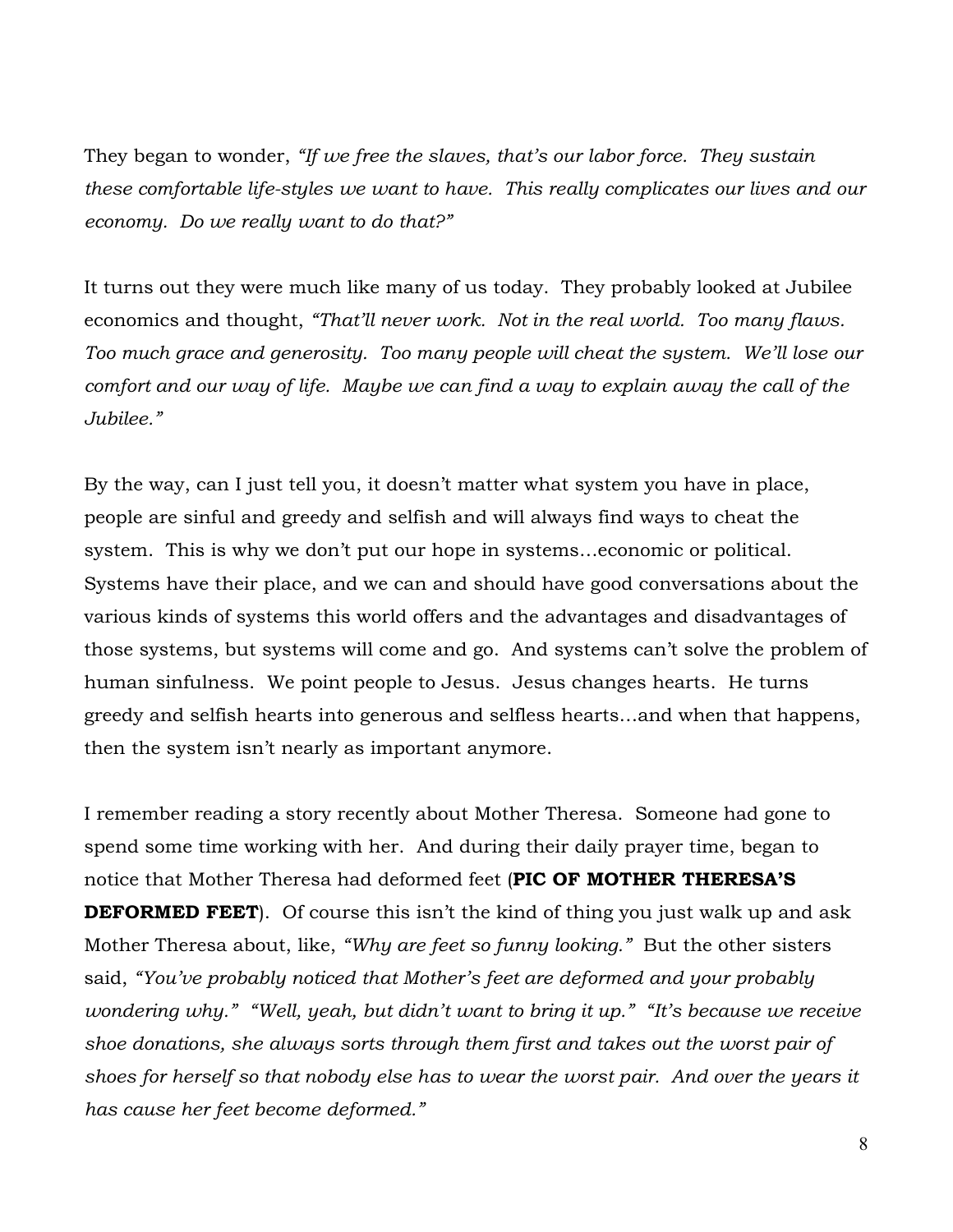Jesus had given Mother Theresa a Jubilee kind of heart. Just because it was never practiced doesn't mean it was not God's intention or vision for humanity.

So,

### **III. How do we go about putting Jubilee into practice in our world today?**

I'm gonna get us started today and then we'll pick up next week with this same question.

And as we go about thinking about the practical application of Jubilee, I do want to acknowledge that one of the challenges with reading and understanding Old Testament passages is that we live in a vastly different world.

There is **cultural separation**. We can't just flatly or literally apply Jubilee today. Many of the concepts tied up in Jubilee economics are culturally specific. Land for them is different than land in our world today. Slavery/servitude…different back then than it is today. So we want to consider this cultural separation as think about applying Jubilee.

And then second, and perhaps more importantly, is the **progressive nature of revelation**. Jesus says on many occasions, *"You have heard it said in the OT law, but I'm here to show you something different."* That means there is much of the OT law that we no longer practice literally. For example. We do not sacrifice animals for the forgiveness of our sins even though the OT law commands it, because Jesus became the final sacrifice. And so we can't just flatly apply Jubilee in our lives.

And so some would argue, *"Jubilee was practiced back then or should have been, but we no longer have to pay attention to it today."* Maybe we could just throw the whole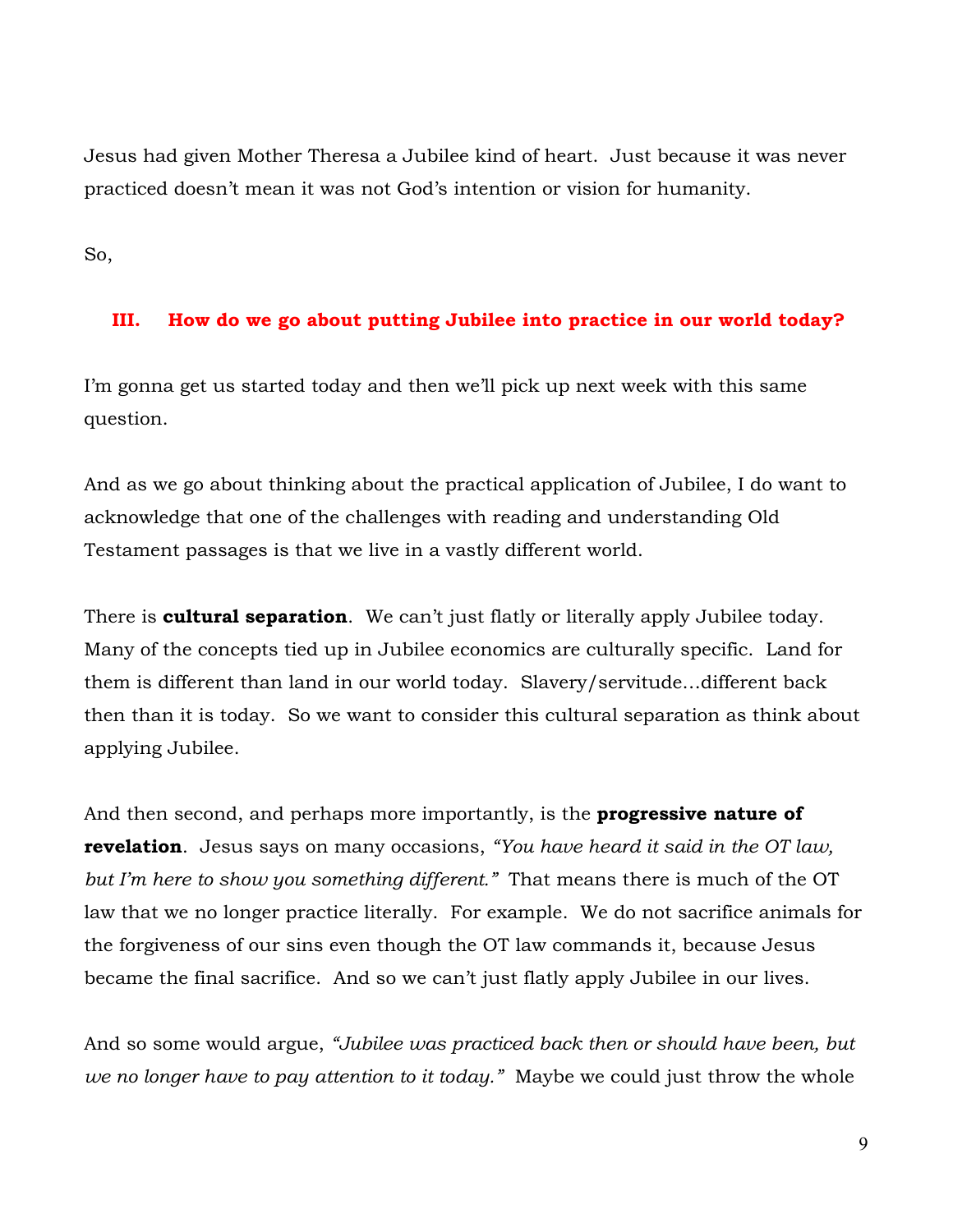thing out. The only problem is, the prophet Isaiah said that Jubilee economics would be one of the identity markers of the Messiah and his new Kingdom…

**Isaiah 61 - The Spirit of the Sovereign LORD is on me, because the LORD has anointed me to proclaim good news to the poor. He has sent me to bind up the brokenhearted, to proclaim freedom for the captives and release from darkness for the prisoners,[a] <sup>2</sup> to proclaim the year of the LORD's favor…** 

Many scholars agree that this reference in Scripture to "the year of the Lord's favor" is a call to Jubilee! And then in **Luke 4** Jesus comes along and watch…

**16…on the Sabbath day he went into the synagogue… He stood up to read, <sup>17</sup> and the scroll of the prophet Isaiah was handed to him. Unrolling it, he found the place where it is written:**

**<sup>18</sup> "The Spirit of the Lord is on me, because he has anointed me to proclaim good news to the poor. He has sent me to proclaim freedom for the prisoners and recovery of sight for the blind, to set the oppressed free, <sup>19</sup> to proclaim the year of the Lord's favor."[f]**

**<sup>20</sup> Then he rolled up the scroll, gave it back to the attendant and…21 He began by saying to them, "Today this scripture is fulfilled in your hearing.**

It seems that the heart of Jubilee is at the center of the Kingdom of God that Jesus was ushering in.

So while we may not apply Jubilee economics flatly, in Jubilee economics there are aspects of God's character, values and principles about God's people and His Kingdom, that transcend time and culture.

That's really what we want to wrestle with. **How do we take these four basic concepts of Jubilee and live them out in today's world?**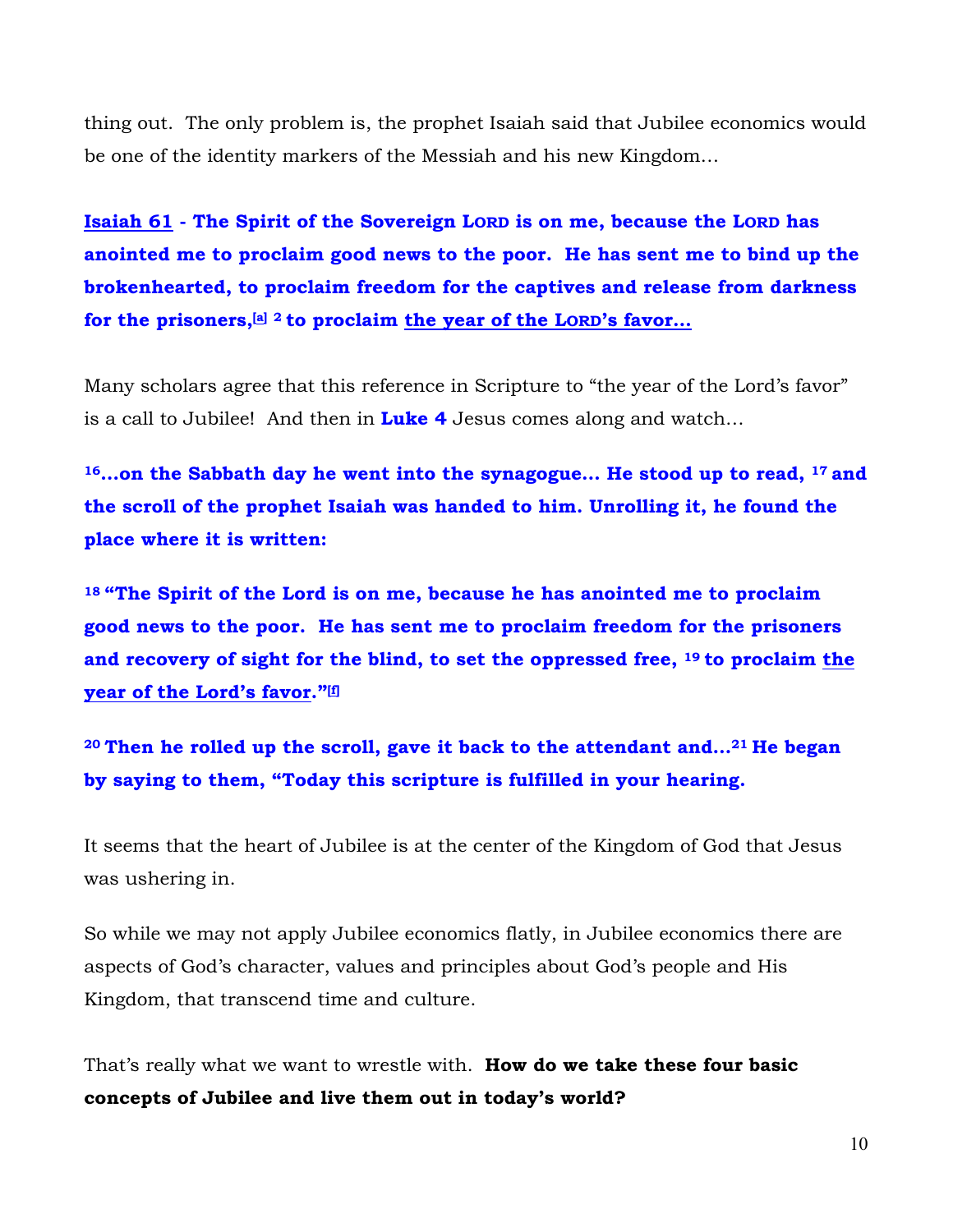And so to finish our time this morning let's look at one of these concepts. We'll get to the others next week. Let's look at…

#### **A. The return to each individual of their own property…**

#### **<sup>13</sup> "'In this Year of Jubilee everyone is to return to their own property.**

Keep in mind, when Israel conquered the Promised Land it was divided among the twelve tribes (**PIC OF PROMISED LAND DIVIDED INTO PARTS**). Each tribe was given it's own plot of land. The idea behind Jubilee is that every 50 years, land that had been bought or sold during this period is returned to it's original ancestral owner. This was to ensure that land did not concentrate into the hands of a few, but was spread fairly and evenly among the twelve tribes. It was kind of a way to ensure "the redistribution of wealth".

Now that seems like a pretty radical idea, but the principle behind that idea was intended as a reminder to the Hebrews, that the land (or really anything you claim to own) is not actually yours, **it belongs to God** and He is simply loaning it to you.

Look at down at verse 23…God clarifies this concept…

## **<sup>23</sup> "'The land must not be sold permanently, because the land is mine and you reside in my land as foreigners and strangers.**

Now pause here for just a moment. This concept is extremely challenging to the way many of us think about ownership and possession. When you think about your stuff, your world…do you see it as yours or God's?

My property. My house. My resources. My bedroom. My cell phone. My office. My seat in the auditorium. My parking spot.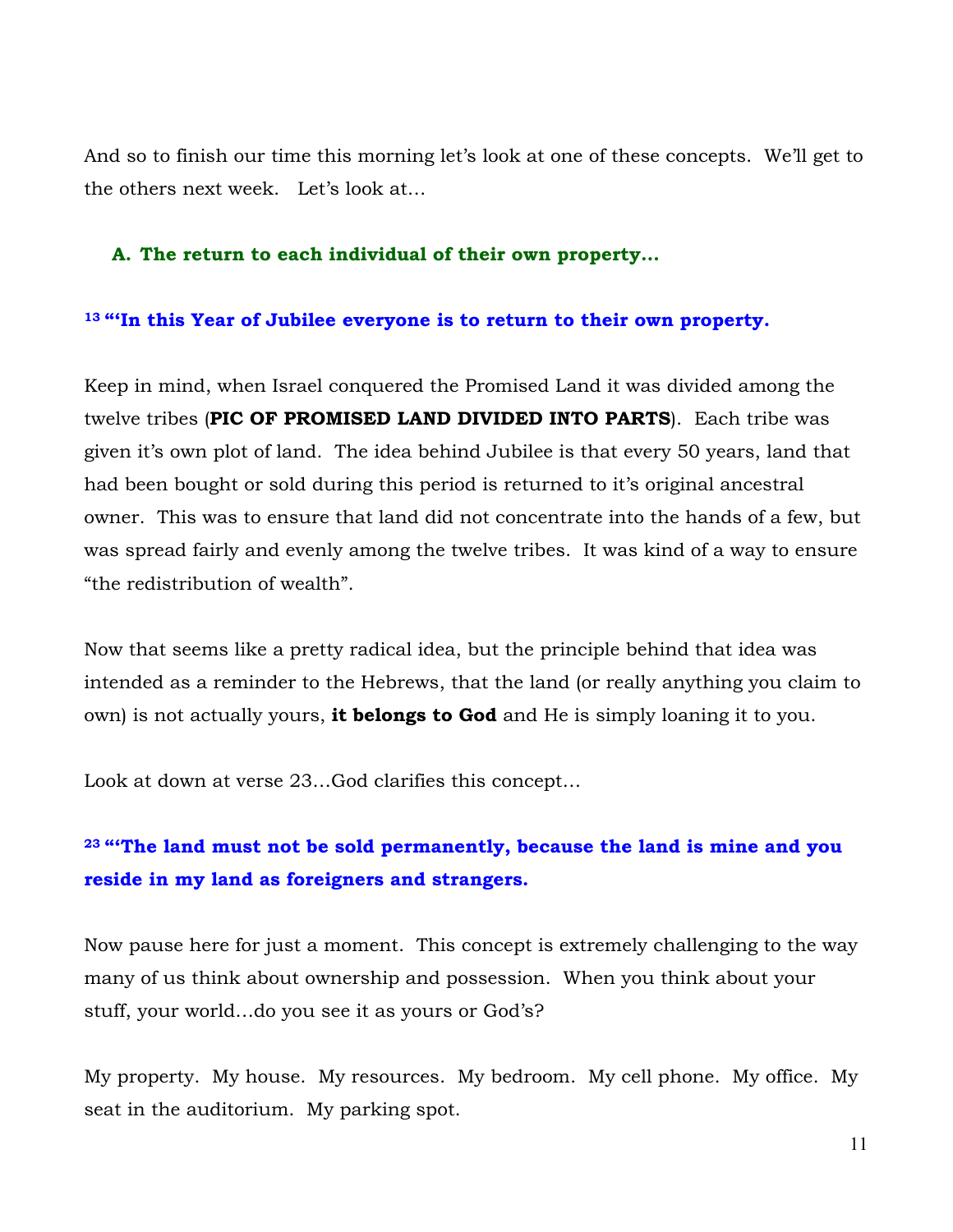A couple of weeks ago, on a Saturday morning, right around the time I was working on writing this sermon about seeing everything as belonging to God. I went up to the Cumberland Valley rail trail to go for a run. It was that weekend we got like 4 inches of rain. So it was raining, by the time I was done, I was soaked. It was also cold that day, low forties. I ran a long run. I was exhausted when I finished. I was walking past the pavilion to my car. And I noticed the wind had blown one of the trash cans over and the trash was blowing out across the open field. And I thought *"man, that's a shame, polluting this beautiful nature area."* And then I thought, *man I'm glad I don't own this place, cause if I owned this placed I'd have to chase down all that trash and clean it up.* I thought *I wonder who does own this property.*

And then all of a sudden my sermon comes back to me…I hear God's little voice in my head saying… *"Actually Shaun, I own this park, I own this parking lot and this pavilion and nature trail and even that nice warm car you want to go sit in. It all belongs to me."* Honestly this is no joke. And I realized that if I believe what I'm about to preach on May 15th about ownership and possessions related to Jubilee…that this nature trail really belongs to God…I need to wrestle with what would God expect of me when I see trash on his nature trail. And so begrudgingly I walked around…and it only took me 10 mins…but I walked around and picked up that trash as a way to teach myself that this land belongs to God.

Jubilee would say to you and me, "God's nature trail. God's house, God's bedroom, God's car he's loaning it to you."

God even warned His people of this mentality "faulty ownership" when they were entering the Promised land…he said, *"when you settle in the Promised Land and you start to accumulate resources and wealth and property…"*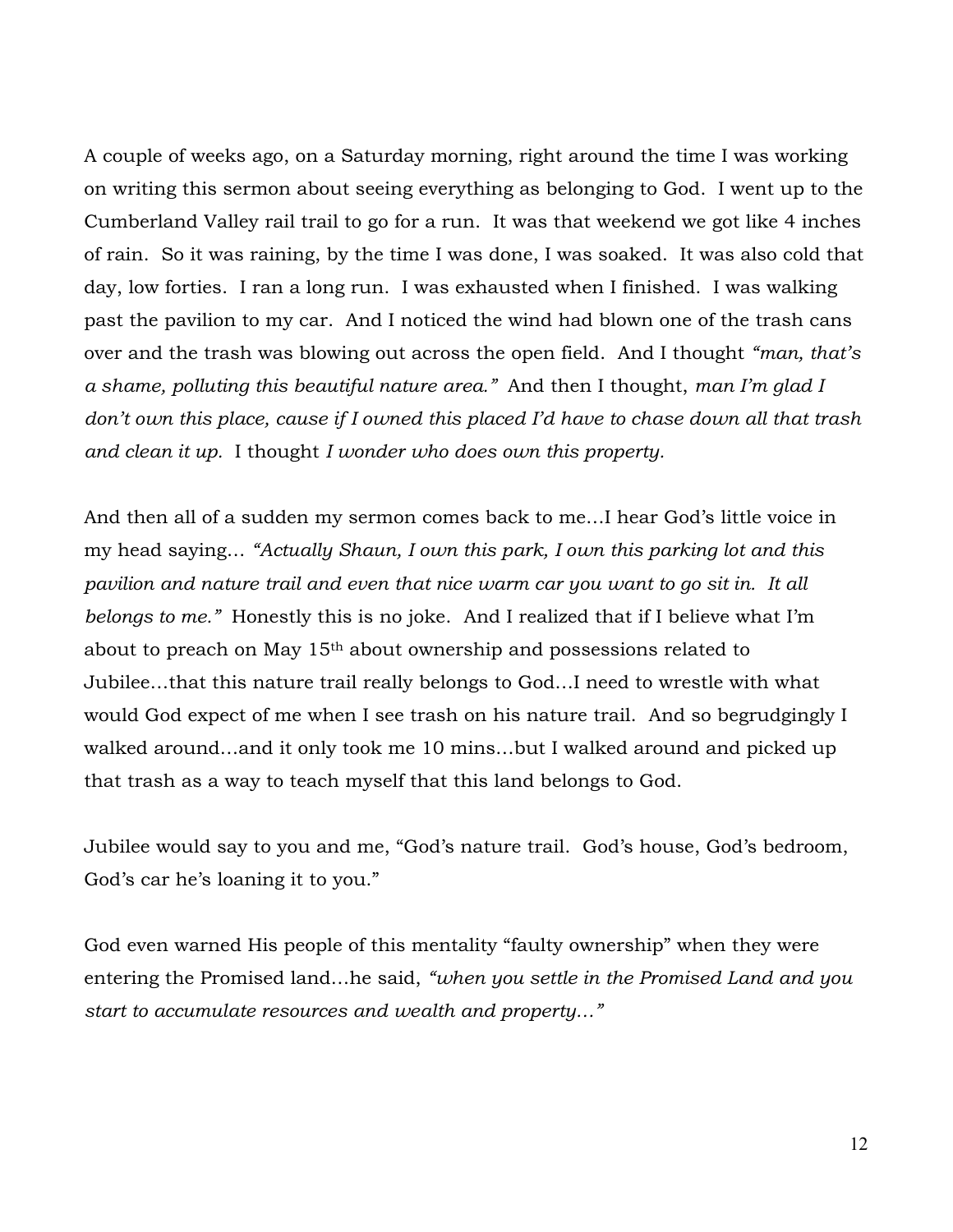**Deuteronomy 8 - <sup>17</sup> You may say to yourself, "My power and the strength of my hands have produced this wealth for me." <sup>18</sup> But remember the LORD your God, for it is he who gives you the ability to produce wealth,**

You will be tempted to think the land is yours, the wealth is yours, the resources are yours because you earned it or secured it or conquered it. God says, *"just remember the reason you have it is because I gave it to you."*

You don't get to say at the 50 year Jubilee, *"Well, I was a really good entrepreneur and made some really wise business decisions and bought that land. So it's now my land to keep."* Deep down, however it is you acquired that land or those resources, it still belongs to God and He decides how His land is distributed and shared."

Psalmist writes… **"The earth is the Lords and everything in it…"**

And I believe that really that's the heart behind this Jubilee principle "of returning property". **It's really not yours, it's God's.**

And we find this Jubilee concept in the New Testament church community… one of the signs of the new community and the indwelling of the Holy Spirit was a totally new and radical view of ownership and possession.

## **Acts 4 - No one claimed that any of their possessions was their own, but they shared everything they had…34 that there were no needy persons among them.**

I heard this fascinating story about Brother Juniper **(PICTURE OF BR. JUN.),** lived back in the 13th Century…he caught hold of this Jubilee vision of ownership and possessions. So much so that he used to give everything he had away to others in need, including his clothes. The shirt right off of his back, to the poor and the beggars, until he wasn't wearing any. Legend has it, he ended up naked a lot of times. And he was scolded by his superiors for giving his clothes away like this. On